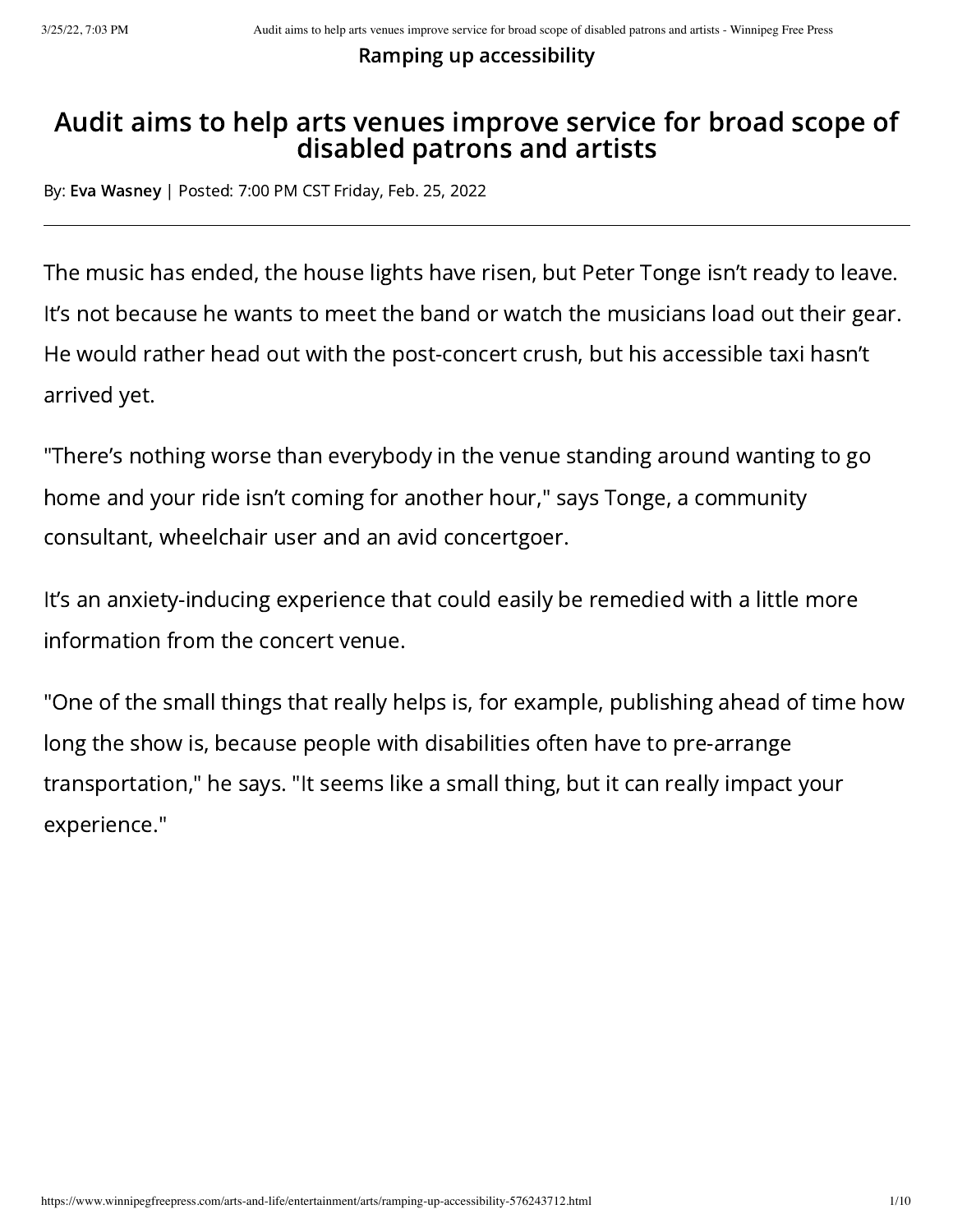3/25/22, 7:03 PM Audit aims to help arts venues improve service for broad scope of disabled patrons and artists - Winnipeg Free Press



JOHN WOODS / WINNIPEG FREE PRESS Peter Tonge is the project lead for a new audit of arts venue accessibility released this month by Art AccessAbility Network Manitoba.

Tonge is the project lead for a new audit of arts venue accessibility released this month by Art AccessAbility Network Manitoba — a non-profit advocacy organization for artists and art patrons with disabilities. The goal of the audit is to encourage concert halls, theatres, galleries and arts groups to expand their idea of accessibility and look for new — often small — ways to accommodate a wider swath of audience members and creatives.

"The venue itself might be physically accessible, but typically, that's sort of where it ends," Tonge says, adding that while ramps and expensive renovations are one aspect, a more inclusive environment can be achieved through simple, low-cost fixes, such as an informative website, closed captioning and Braille signage.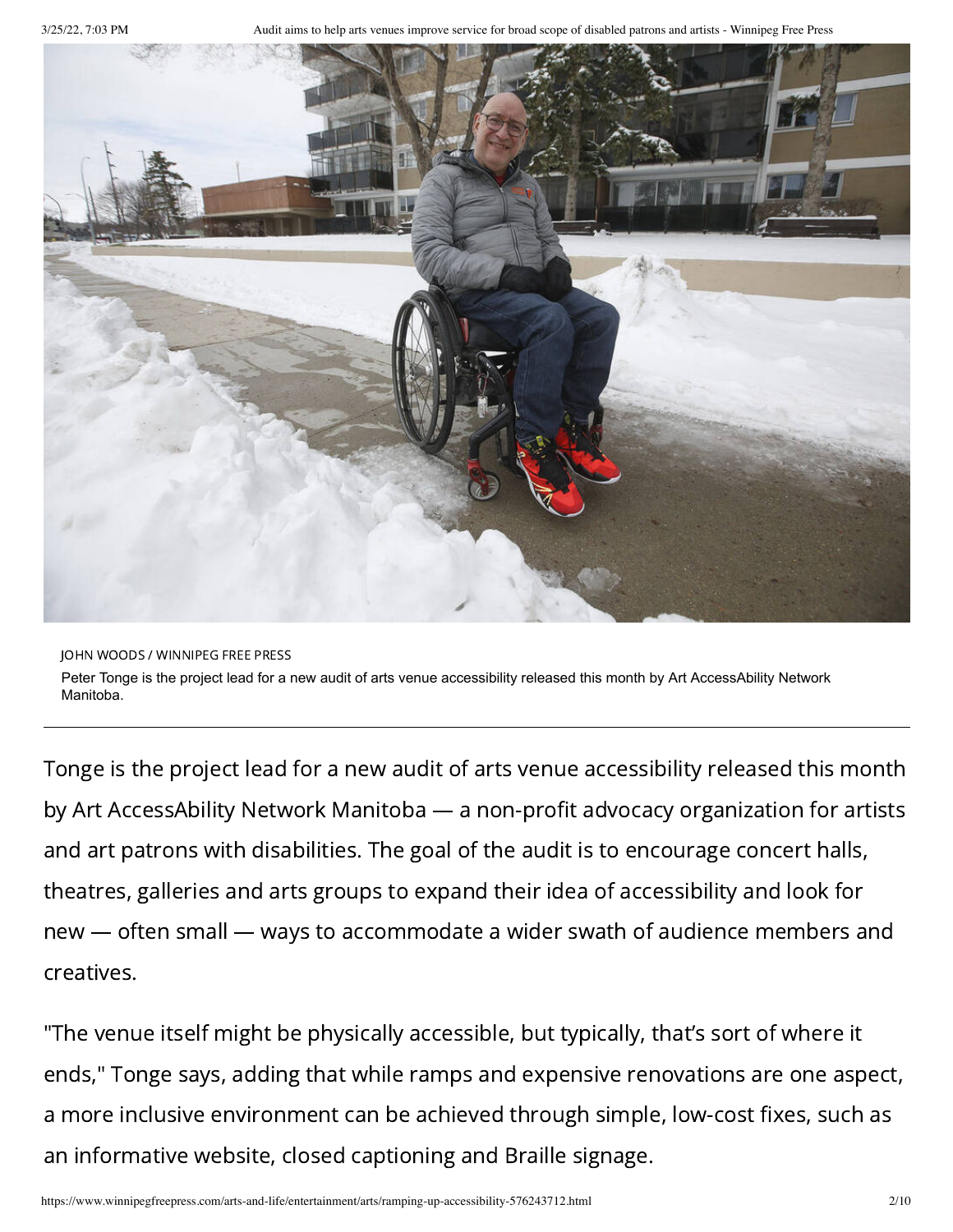"(Accessibility) is a very broad scope, considering all the various disabilities you might encounter," he says.

The audit has been a year in the making and was created in consultation with Manitoba's disability community — something that sets the 175-item document apart.

"Traditionally, when audits are created, they're created by doctors, architects or socalled experts," says Jenel Shaw, executive director of the AccessAbility Network. "The real experts of disability are those with lived experience; we know what we need to properly access the arts and different spaces."

Consultations took place over Zoom last summer with more than 40 artists and members of the public who identify as disabled, deaf, blind or neurodiverse. What emerged was a range of perspectives and some common themes.

"The one thing that we heard over and over and over again is that there's a real lack of training of staff," Shaw says.

Many people shared anecdotes about venue employees being unable to answer basic questions about a location's accessibility features. "It doesn't really create a very welcoming environment if people don't expect you to be there."

While Manitoba has legislated customer service accessibility standards, the audit goes deeper — looking at both the front- and back-of-house operations — and offers an industry-specific resource for arts organizations. The purpose is to educate, not dictate.

"We don't want to go to venues and tell them all the things they're doing wrong," she says. "We're hoping to create relationships and open communication. No one is going to be fully accessible; it's a work in progress."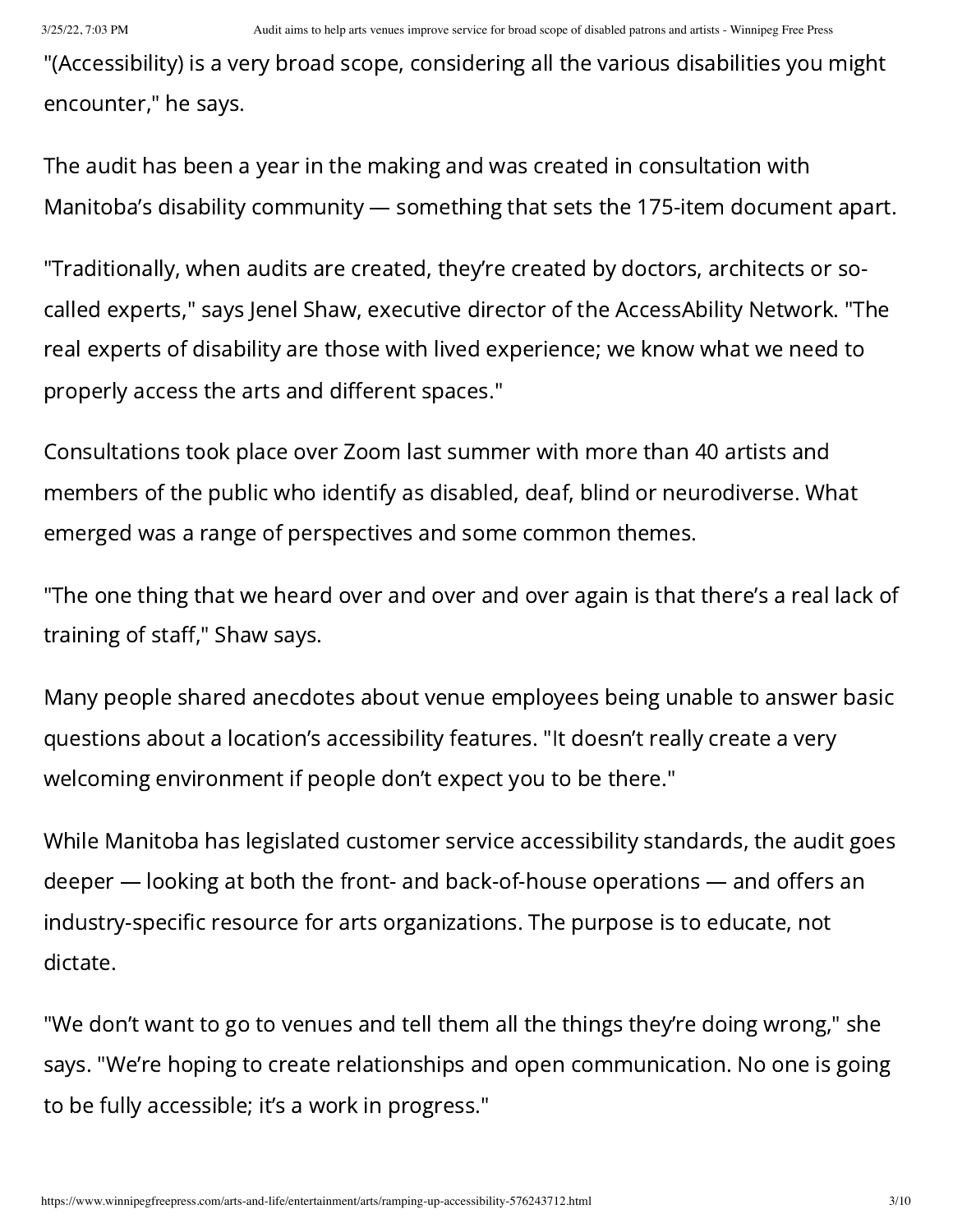While operators can download the audit online [\(aanm.ca\)](https://aanm.ca/), the AccessAbility Network is also planning an independent review of 50 venues across Winnipeg. The findings which will look at everything from the accessibility of auditoriums to tech booths to administration offices — will be posted as a database on the organization's website.

## ARTS ACCESSABILITY NETWORK MANITOBA AUDIT

Ted Howorth, a Winnipeg printmaker and wheelchair user, is looking forward to the database. Before heading somewhere new, Howorth travels virtually, using Google street view to ensure he can navigate the neighbourhood.

And that's only part of the routine.

If he has tickets to a play, for example, the mental checklist is significant, "What's it going to be like in the theatre? How am I going to access it? Am I going to be delivered by taxi or am I going to drive on my own? And if I'm driving, can I find a spot where I can park my car?" he says.

A one-stop online directory would do a lot to ease the logistical burden.

'It will be fantastic," he says. "Anybody who wants to interact with the arts will know they can look things up and find out what's possible and what's not possible."

Howorth is a retired University of Manitoba art teacher who has been renting space at Martha Street Studio for years. Somewhat serendipitously, the East Exchange District studio and gallery has become more accessible as his mobility has declined over the last two decades.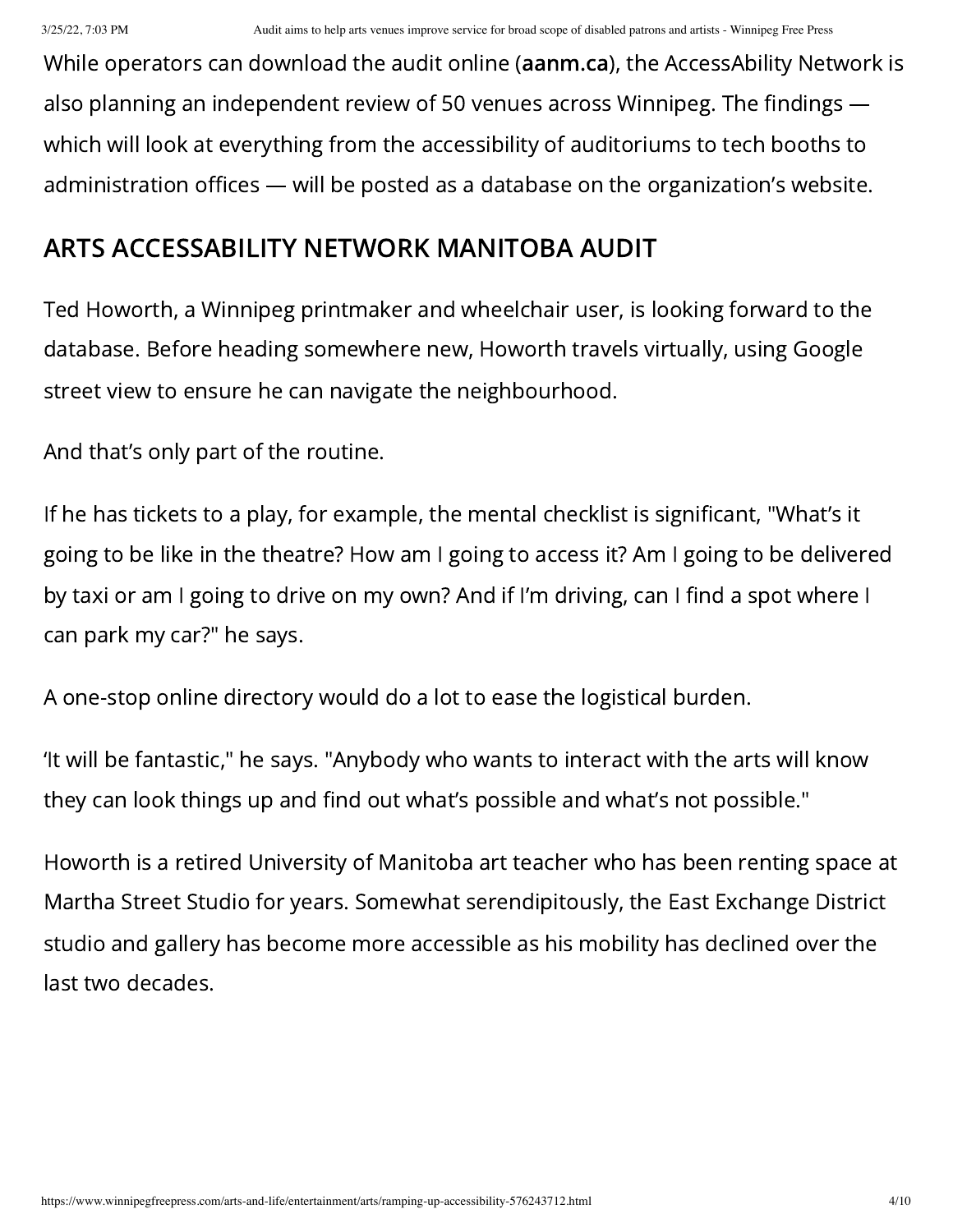3/25/22, 7:03 PM Audit aims to help arts venues improve service for broad scope of disabled patrons and artists - Winnipeg Free Press



MIKE DEAL / WINNIPEG FREE PRESS Ted Howorth is a printmaker and wheelchair user who was involved in the consultation process.

The entrance to Martha Street is at ground level and there is a lift connecting the first and second floor; transcription and ASL services are also available for events and artist talks.

It's an outlier in the historic neighbourhood, which is home to many of Winnipeg's galleries and art institutions.

"There's some spaces I just can't get into," Howorth says. On occasion, he's asked friends to carry him and his wheelchair up flights of stairs to attend exhibits. "But that's not what you want, you want to travel through life in the city as much as anyone else."

Like Howorth, Fred Dugdale has also had to modify his art practice in recent years. A motor vehicle accident left him with a traumatic brain injury that has affected his ability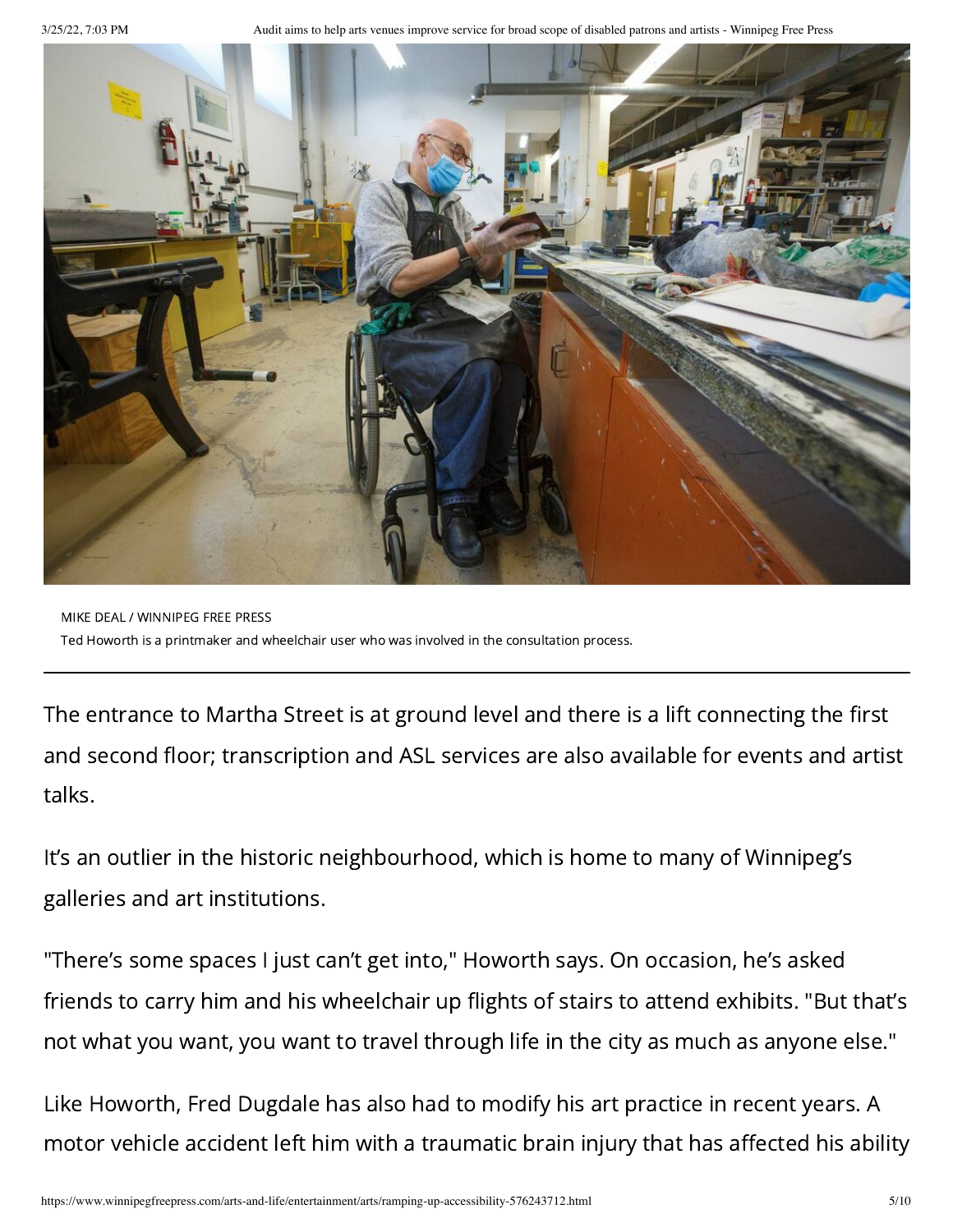to play stringed instruments and memorize lyrics. As a part-time musician who performs in several local bands, Dugdale has found ways to adapt. He's taken up the harmonica, brings lyric sheets on stage and often wears sunglasses to mitigate the light sensitivity he's developed owing to his injury.

"I'm not trying to be a rock star," he says with a laugh. "For me, it's a necessity, not a fashion statement."



DANIEL CRUMP / WINNIPEG FREE PRESS Fred Dugdale had to modify his performances after an accident.

When booking a gig, Dugdale explains what accommodations he needs — such as stage-lighting adjustments — ahead of time. While venues are usually quick to comply, he recognizes that barriers still exist for others.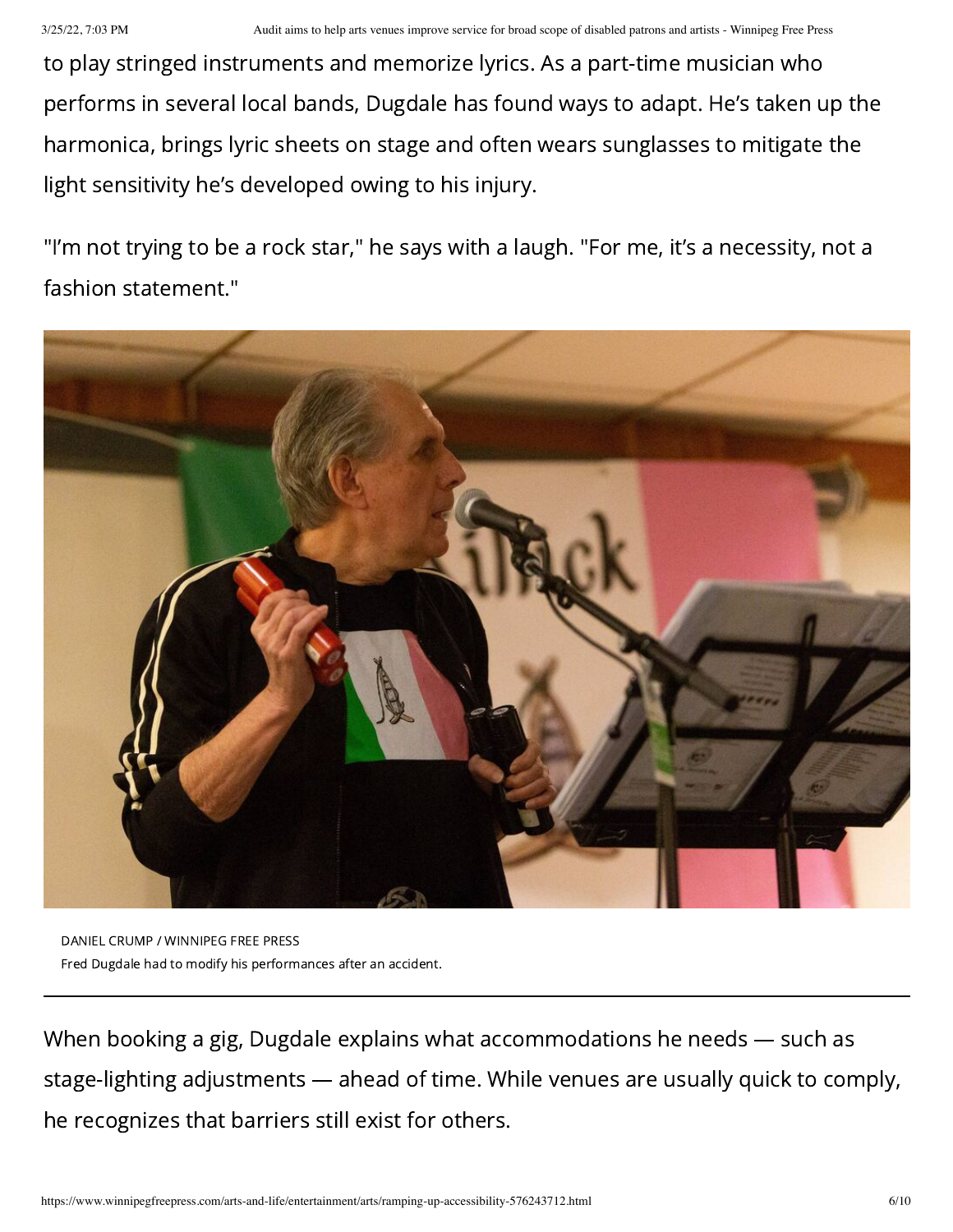Dugdale has sat on many boards and committees with different disability organizations. He's well-versed on the Accessibility for Manitobans Act, which became law in 2013, and says that while legislation is an important starting place, organizations should be looking at inclusion as a core part of their business model.

Within the local arts scene, Dugdale has been impressed with the accessibility features offered at the Winnipeg Folk Festival and the rise of relaxed performances — shows designed for audience members who may find the noise or lights of standard performances overwhelming — at the Winnipeg Symphony Orchestra, Manitoba Theatre for Young People and elsewhere.

"You can't serve every need," Dugdale says. "But you can do what is within your capabilities, both financially and in terms of making policy changes."

Inclusion also makes financial sense, says Jenel Shaw of the AccessAbility Network. According to Statistics Canada, 22 per cent of Canadians have at least one disability.

"If you're not being welcoming to that portion (of the population), you're losing out on a fifth of your potential sales or patrons or artists," Shaw says. "I don't think people realize how many artists with disabilities there are."

Her organization represents about 400 members across Manitoba working in visual arts, theatre, music, dance, poetry and writing.

Yvette Cenerini is one of those members and has enjoyed the opportunity to mentor and be mentored by other artists in the group.

## SETTING THE SCENE

For Vivi Dabee, running commentary during a theatre performance isn't distracting — it's illuminating.

"It just makes the performance more vivid," says the playwright and consultant for Sick + Twisted Theatre' new live audio description service for audience members with sight loss. "I don't have to wonder what's happeni onstage, because I'm getting that information in real time along with th rest of the audience."

The goal of Vocal Image Ensemble Winnipeg, or VIEW, is to make theatre more accessible to blind or low-vision patrons. It's a service Debbie Patterso artistic director of Sick + Twisted, has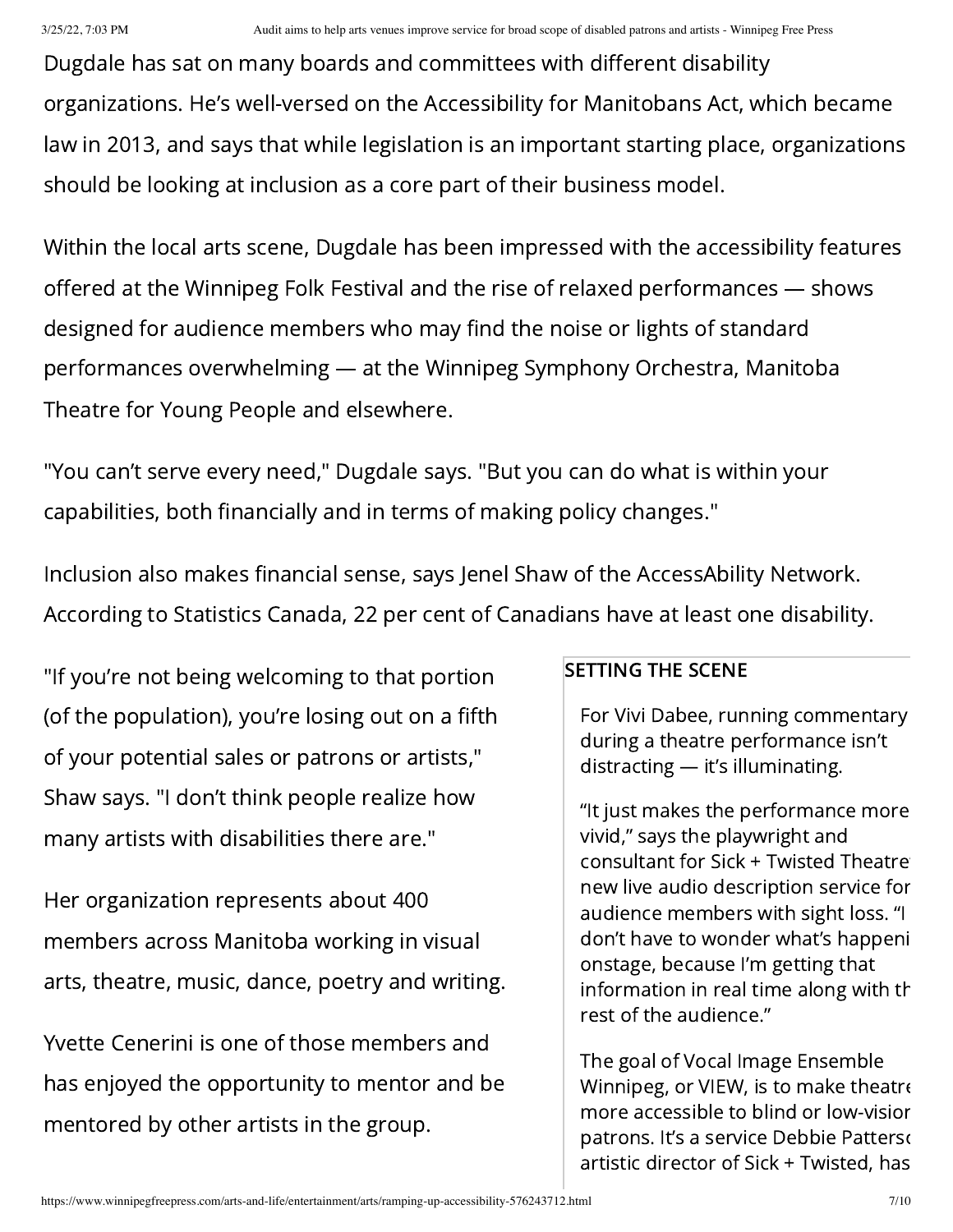Accessible professional development can be hard to come by.

"Artists get to go to (residencies) and meet people from all over the country and have time to work and explore ideas and try new things,"

wanted to bring to the city for a long time after encountering the concept Vancouver.

CLICK TO READ MORE

says Cenerini, a digital collage artist and wheelchair user. "I would have to bring someone to help me take care of my basic needs… and travelling would be more complicated and all those things are also costly."

At the moment, she's content to stick closer to home and has been engaging with online artist workshops and exhibitions amid the pandemic. It's a format she hopes sticks around for good.

"It's so nice to be able to access that information… without having to put in all the effort to leave my house," she says. "When you make things accessible for someone who needs it, it will automatically help someone else."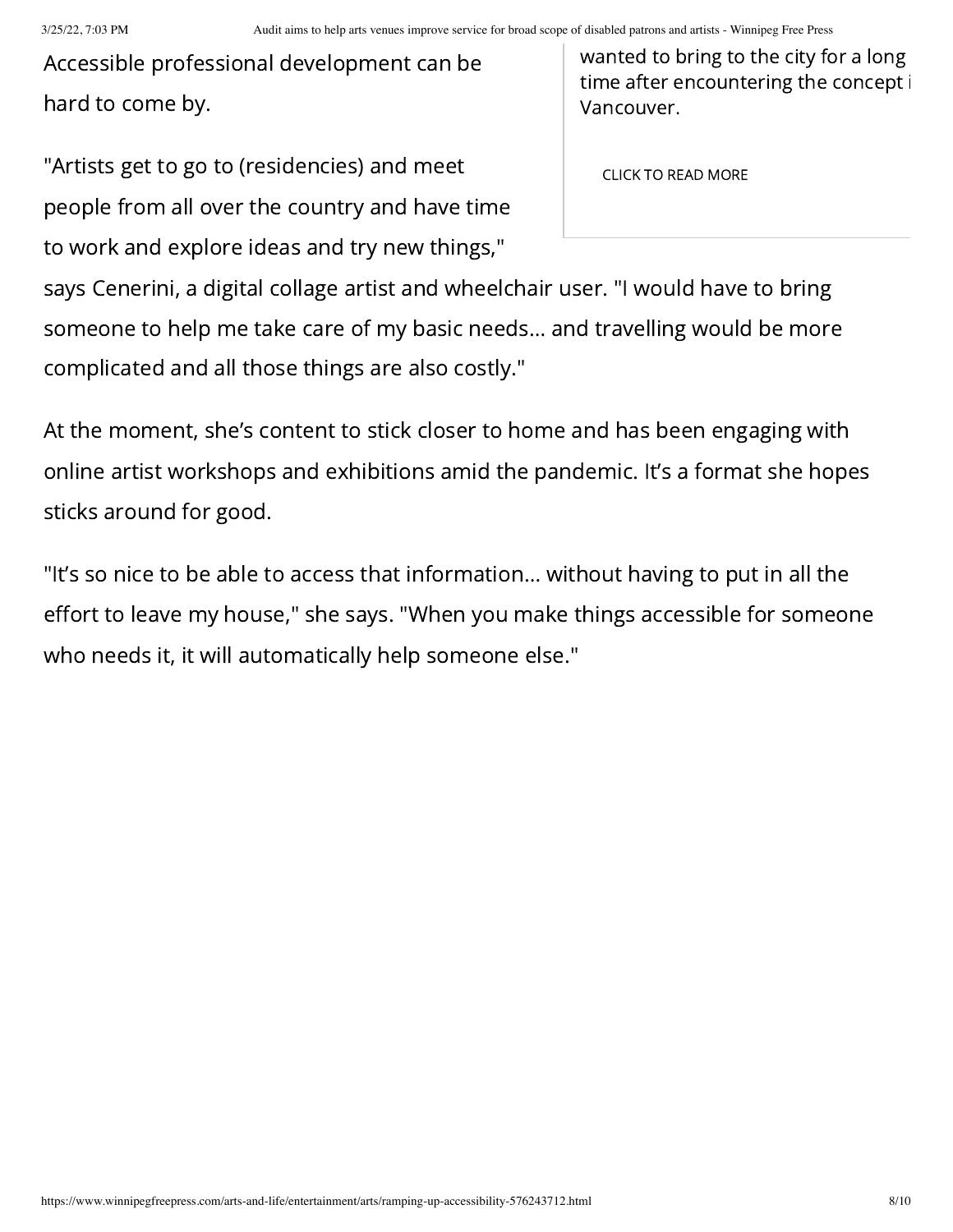3/25/22, 7:03 PM Audit aims to help arts venues improve service for broad scope of disabled patrons and artists - Winnipeg Free Press



JESSICA LEE / WINNIPEG FREE PRESS Yvette Cenerini (with Jasper) is a digital collage maker and a wheelchair user who is a member of the AccessAbility Network.

As an artist who shows her work in galleries, Cenerini has to relinquish a lot of control to curators, since she isn't able to install her own exhibits. Relying on help from strangers is a challenge made easier by good communication and an understanding of disability protocols — such as asking for consent before touching someone's mobility aid or speaking directly to an individual with an attendant.

"The more we talk about it, the more both sides will get used to asking for help and helping just the right amount," she says, adding that the AccessAbility audit is a positive way to raise awareness about the different kinds of barriers that still exist in the art world.